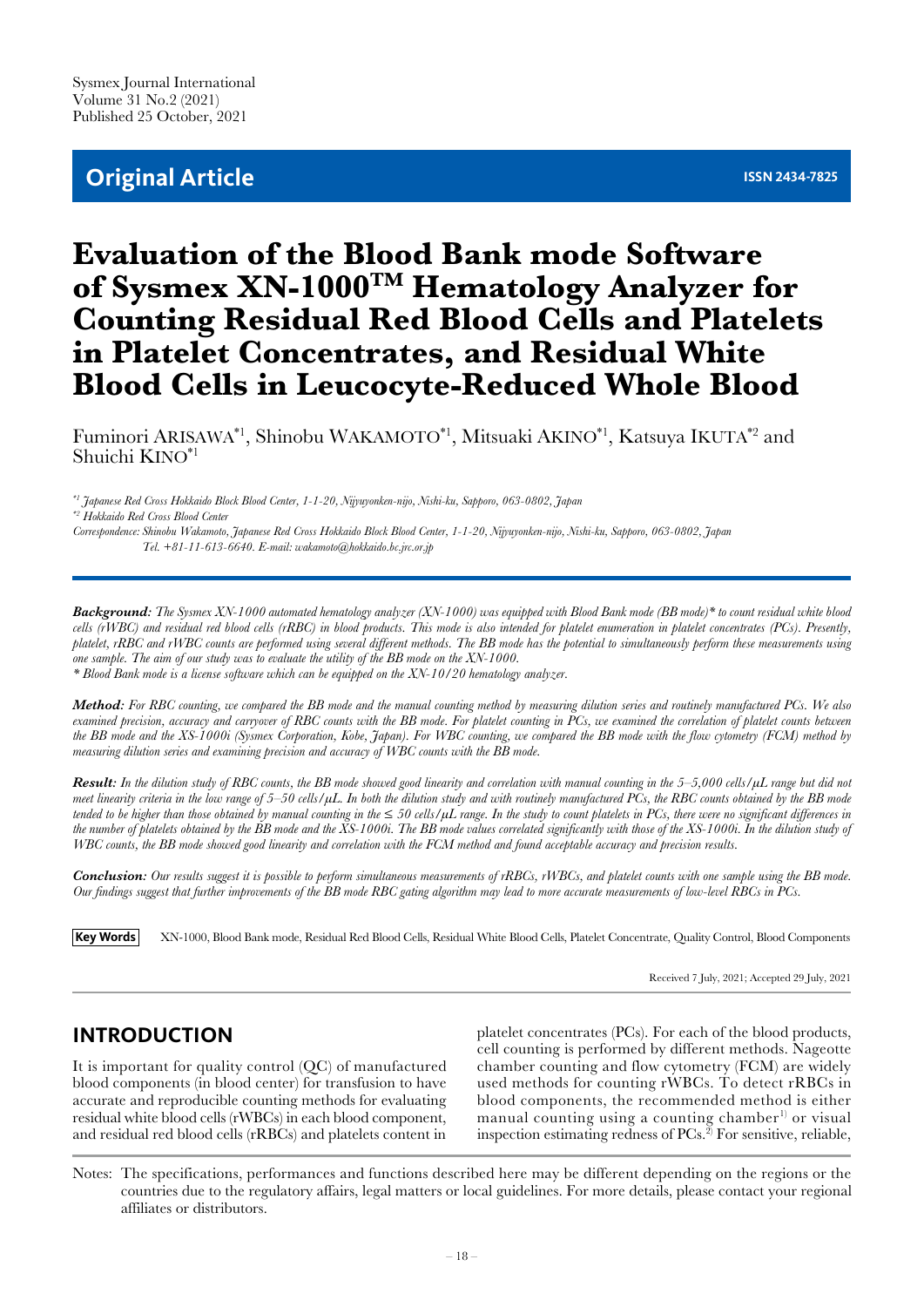and fast counting of rRBCs, FCM methods were developed which has not been universally accepted as a reference method for rRBC enumeration.<sup>3-6)</sup> To measure platelet concentration in PCs, we, blood centers, use hematology analyzers which are designed for counting blood cells of healthy individuals or patients, although the platelet concentration in PCs is about fivefold higher than that of whole blood of healthy individuals.<sup>7)</sup>

In Japanese regulation, the rWBCs are required to be  $\leq 1 \times$  $10^6$  cells in leucocyte-reduced (LR) blood products and the FCM is used to quantify the rWBCs.<sup>8)</sup> The rRBCs in PCs are required to be  $\leq 1 \times 10^5$  / $\mu$ L with the XS-1000*i* (Sysmex Corporation, Kobe, Japan) hematology analyzer. Japanese Red Cross standard operating procedure (JRC-SOP) requires that all PCs that show  $\geq 1 \times 10^5$  / $\mu$ L rRBCs with the XS-1000*i* be remeasured with manual counting. Our findings showed the remeasured rRBC counts were <  $50$  cells/ $\mu$ L. Platelet counts in PCs can be also measured with the XS-1000*i*. Measured values of  $\geq 2,000 \times 10^3/\mu L$  are considered unreliable due to equipment performance of the XS-1000*i*, therefore, JRC-SOP requires that these samples be diluted two-fold and then remeasured. It is important for manufacturing blood component to simplify the QC process and improve operational efficiency using an automated single-platform system.

Sysmex XN analyzer series with the Blood Bank mode (BB mode), which can measure blood cells in blood components including rWBCs and rRBCs, was successfully developed. It was reported that the BB mode may serve as an alternative to FCM for rWBC counting.<sup>9)</sup> With RBC counts, the BB mode showed good correlation with FCM using expected and measured values with a quantification limit of 6 to 7  $RBCs/\mu L^{10}$  According to the manufacturer's instructions for counting platelets, the difference between the expected and measured values of the BB mode should be within a 6% range of  $1,001$  to  $5,000 \times 10^3/\mu L$ , while that of the XS-1000*i* is within a 16% range of 2,001 to  $5,000 \times 10^3/\mu L$ . Therefore, it is expected that a high concentration of platelets in PCs could be measured accurately without dilution using the BB mode. However, evaluations have not been done with high platelets counts (concentration of  $\geq 2,000 \times 10^3/\mu L$ ) using the BB mode or with rRBC measurements comparing the manual counting method to the BB mode.

In this study, we evaluated the performance of the BB mode to measure RBCs in a dilution series of artificially spiked PCs and with routinely manufactured PCs in our blood center. We compared the BB mode results to manual counting. We also compared results of the platelet count in PCs reported from the XN-1000/PLT-F and the XS-1000*i*. We then evaluated the possibility of using the BB mode as an alternative to FCM for WBC counting.

### **MATERIALS AND METHODS**

### **Preparation of samples for dilution studies**

To study linearity, precision, accuracy, and carryover, we prepared dilution series of RBCs and WBCs. Samples were produced from Apheresis PCs (Trima Accel®, TERUMO BCT, Inc., Tokyo, Japan) and whole blood (WB) collected from voluntary blood donors. We used PCs, processed 3 days after collection and WBs, processed 2 days after collection. These samples did not meet blood product qualifications according to Japanese regulation. To prepare the dilution series,  $PCs$  ( $n = 3$ ) were centrifuged to remove rRBC according to methods outlined in the JRC-SOP. The PCs did not contain measurable RBCs which was confirmed twice using a Neubauer hemocytometer as a diluting solution. WBs  $(n = 3)$  and diluting solutions were mixed to prepare the RBC suspension. The concentration of RBCs in the WBs was measured twice using the XS-1000*i*. Using the RBC concentration of  $1 \times 10^6$ / $\mu$ L, the suspensions were prepared and used as the initial sample. RBC concentrations in the initial samples were measured twice using the XS-1000*i*. These were further diluted with diluting solution so that the RBC concentration would be 5, 10, 20, 50, 100, 500, 1,000, 5,000 cells/µL (target values). In the dilution procedure, the exact amount of the sample and the diluted mixtures were added to the tube and weighed at the following times: (a) before the sample was added, (b) after the addition of the sample, (c) after the addition of the diluting solution. The expected values were calculated based upon these measurements and the concentration of the initial sample (d) using the formula below.

Expected value (cells/ $\mu L$ ) = d  $\times$  (b-a)/(c-a)

For WBC measurements, we prepared samples containing  $0.1, 0.5, 1, 3, 5, 10, 20, 30$  cells/ $\mu$ L (target values) as described previously with slight modifications.<sup>11)</sup> A portion of the WB was transferred from the bag to a polypropylene tube to be used as the blood for spiking. The remaining blood was filtrated three times (Sepacell RZ-2000N, Asahi Kasei Medical Co., Ltd., Tokyo, Japan), which was proven to contain no measurable leucocytes by FCM (BD Leucocount<sup>TM</sup> Kit, BD Biosciences, San Jose, CA, USA) with a BD FACSCaliburTM (BD Biosciences, San Jose, CA, USA), and used as a diluting solution. The concentration of WBCs in the nonfiltered WB was measured twice by the XS-1000*i*. Based on the WBC concentration, 100 cells/µL of leucocyte suspension was prepared and used for the initial samples. The WBC concentrations in the initial samples were measured twice using the XS-1000*i*. These were further diluted with LR-WB so the WBC concentration would meet the criteria described above. The expected values were calculated using the same procedure previously outlined for the RBC series.

### **Measurement of RBCs or WBCs in the samples for dilution studies**

Plain tubes without anticoagulant (Asia Kizai Co., Ltd., Tokyo, Japan) or elastomer caps (VENOJECT II, TERUMO CORPORATION, Tokyo, Japan) were used in this study to measure RBCs and WBCs using the BB mode (software version 22.15). RBC counts in the dilution series were measured by the BB mode (PLT pack) and by manual counting with the improved Neubauer hemocytometer. The BB mode (PLT pack) procedure was as follows: 1 mL of sample was added to the plain tubes and measured using the auto-sampler mode. The manual counting procedure was as follows: the samples were thoroughly mixed and loaded into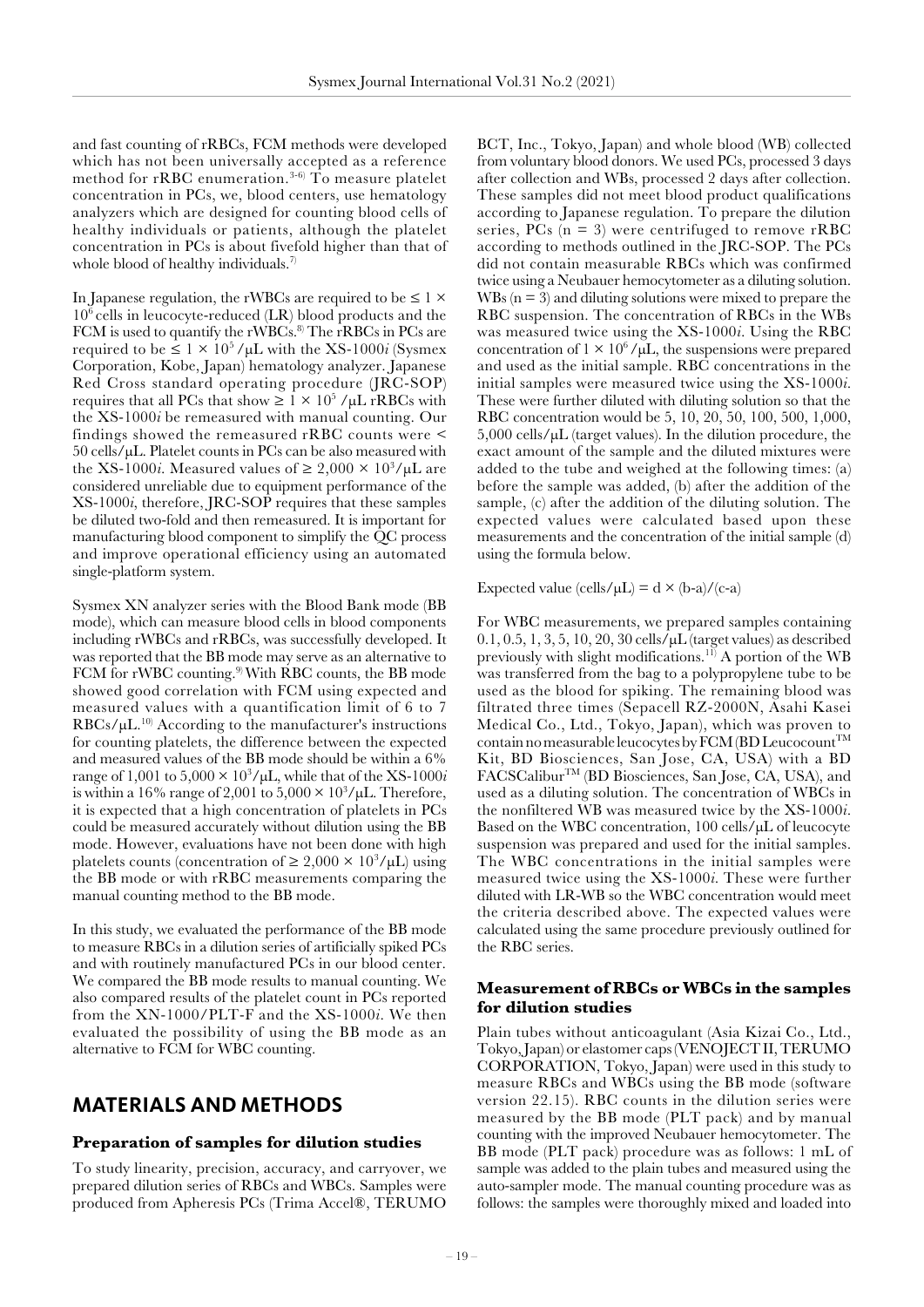each chamber of the improved Neubauer hemocytometer. The samples were left to sediment before RBC were counted using a microscope at  $200 \times$  magnification. WBC counts in the dilution series were measured by the BB mode (PLT pack) using the same procedures as previously outlined for the RBC dilution series and by FCM. Assessing precision and accuracy of the BB mode procedure were performed at 5, 10, 20, 50 cells/µL for RBCs and at 0.5, 1, 3, 10 cells/µL for WBCs in three independent experiments. Ten aliquots from the RBC and WBC concentrations were measured once per tube. Precision was evaluated using the coefficient of variation (CV) which was calculated from 10 repeated measurements at each concentration. We defined a CV of <  $20\%$  as good precision.<sup>12)</sup> The accuracy was considered acceptable when at least 80% of observed values fell within  $20\%$  of the expected values.<sup>13)</sup>

Carryover, using RBC suspensions in PCs, was evaluated according to appropriate guidelines.<sup>14)</sup> The highest concentration in the dilution series, 5,000 cells/mL (H), was measured 3 times, and then the non-spiked sample (L) was measured 3 times. The percentage carryover was calculated using the formula  $(L1-L3)/(H3-L3) \times 100$ .

### **Measurement of rRBCs in routinely manufactured PCs**

To measure the number of rRBCs in PCs, samples were collected from apheresis PCs (Trima Accel) that were routinely manufactured in our blood center  $(n = 40)$ . Counting rRBC was performed using the BB mode and the improved Neubauer hemocytometer.

### **Measurement of platelet count in routinely manufactured PCs**

Plain tubes without anticoagulant or rubber caps (Erma Inc., Saitama, Japan) were used to measure platelet counts using the XS-1000*i* and the BB mode (software version 22.15). The samples were collected from apheresis PCs (Trima Accel, TERUMO BCT and Component Collection System (CCS), Haemonetics Corporation, Braintree, MA, USA)  $(n = 101)$ . In order to compare the measured values of platelet counts from the XS-1000*i* and the BB mode, the remaining samples (measured using the XS-1000*i* for QC on platelet content in PCs) were remeasured using the BB mode. In the XS-1000*i* measurement, the samples showing platelet concentration of  $\geq$  2,000  $\times$  10<sup>3</sup>/µL were diluted two-fold and then remeasured.

#### **Statistical analysis**

The data was analyzed using Microsoft Excel (Microsoft Corporation) computer software. Linearity was assessed by regression analysis and determined by a coefficient of determination (r<sup>2</sup>). We defined a r<sup>2</sup> of  $\geq$  0.98 as having adequate linearity. Correlation was assessed by Spearman's rank correlation coefficient. The significance of differences between these two procedures was determined by paired t-test. A p-value of  $\leq 0.05$  was considered a significant difference.

### **RESULTS**

### **Dilution studies of the RBC**

First off we examined the linearity of RBC counts using the BB mode. The observed values were plotted against the expected values with the regression line (*[Fig. 1](#page-3-0)*). The BB mode showed good linearity in the range of  $5-5,000$  cells/ $\mu$ L  $(R<sup>2</sup> = 0.9996, y = 0.9434x + 8.4661)$ . Since the concentration of rRBC in apheresis PCs tended to be < 50 cells/µL, based upon our QC testing, we focused on the  $5-50$  cells/ $\mu$ L range. In this range, the BB mode did not meet linearity criteria ( $\mathbb{R}^2 = 0.9366$ , y = 0.9456x + 6.3397). The observed values of the BB mode significantly correlated with those of manual counting in the  $5-5,000$  cells/ $\mu$ L (R = 0.9869, P < 0.01) range and the low range of  $5-50$  cells/ $\mu$ L (R = 0.9272,  $P < 0.01$  (*[Fig. 2](#page-3-0)*).

CVs and accuracy are shown in **[Table 1](#page-4-0)**. CVs were  $\leq 20\%$ in the 5–50 cells/µL range for experiments 2 and 3, while in experiment (Exp.) 1, the CV did not meet the  $\leq 20\%$  at 5 and 10 cells/ $\mu$ L. The accuracy did not reach 80% in the  $5-20$  cells/ $\mu$ L range in Exp. 1, or at 5 and 10 cells/ $\mu$ L in Exp. 3. The carryover assessment of RBCs in PCs showed a percentage carryover within the 0.00–0.13% (*[Table 2](#page-4-0)*) range suggesting a low percentage of carryover.

In the dilution series, the measured values of the BB mode tended to be higher than the expected and the measured values using manual counting in the  $5-50$  cells/ $\mu$ L range (*[Table 3](#page-4-0)*). The RBC counts in the diluting solution measured with manual counting was 0 cells/ $\mu$ L as described in "Materials and Methods", however the RBC count with the BB mode was not 0 cells/ $\mu$ L (range, 1–7 cells/ $\mu$ L). This finding may indicate that the BB mode has a tendancy to overestimate RBC counts.

The representative scattergrams of the RBC-spiked PC samples (Exp. 1–3), and the Blank-PC samples (Exp. 1–3) are shown in *[Fig. 3](#page-5-0)* and *[Fig. 4](#page-5-0)*.

### **Measurement of the number of rRBC in routinely manufactured PCs**

40 donor PC samples routinely produced in our blood center following JRC-SOP, were used to compare rRBC measurements from manufactured PCs using the BB mode and the manual counting method. All measured rRBC values from the BB mode and the manual counting method met the Japanese criteria of  $\leq 1 \times 10^5$  / $\mu$ L in PCs, which is displayed by  $XS-1000i$ , and the highest value was 5 cells/ $\mu$ L  $(1.5 \text{ cells per bag})$  measured by the BB mode  $(P < 0.0001)$ (*[Table 4](#page-6-0)*). However, the BB mode values were higher than those reported from manual counting which supports the findings from the RBC dilution study.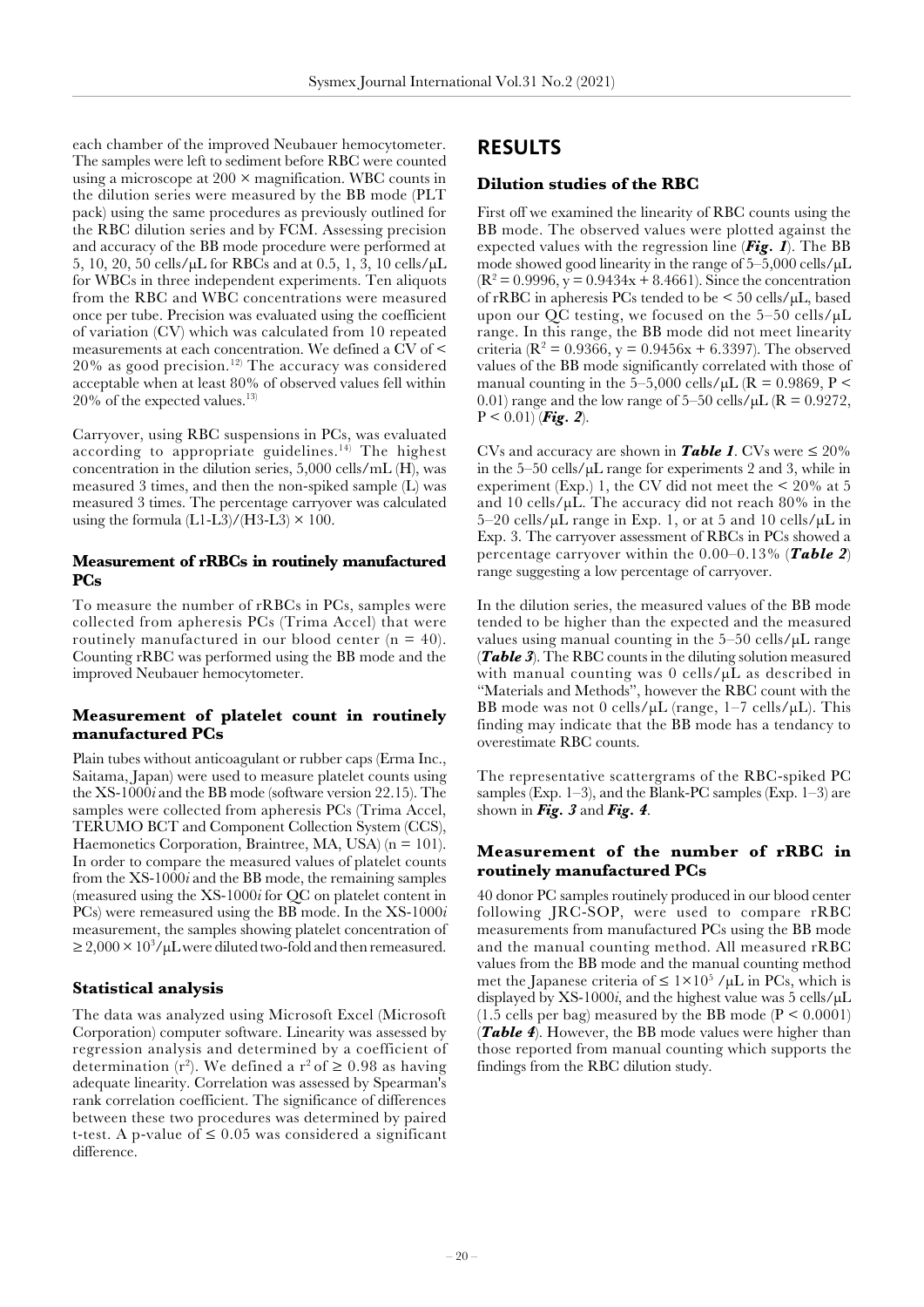### <span id="page-3-0"></span>**Measurement of platelet counts in routinely manufactured PCs**

BB mode values correlated significantly with those of the  $XS-1000i$  in the 954–2,416  $\times$  10<sup>3</sup>/ $\mu$ L range (R = 0.9837, P < 0.01) and the ≥ 1,500  $\times$  10<sup>4</sup>/µL range (R = 0.9564, P < 0.01) (*[Fig. 5](#page-6-0)*). The representative PLT-F scattergram of routinely manufactured PC samples is shown in *[Fig. 6](#page-6-0)*.

We also compared platelet count results from the BB mode (PLT-F) and the XS-1000*i*. There were no significant differences in the results obtained from the two systems. The



*Fig. 1 Linearity of RBC counts by the BB mode*

 $rRBC$  counts in dilution series prepared from PCs were performed using the BB mode. All individual values (5–5,000 cells/ $\mu$ L) (A) and *the values from 5 to 50 cells/µL (B) obtained from three independent experiments were plotted against expected values. The regression lines are shown.*





*rRBC counts in dilution series prepared from PCs were performed - using the BB mode and by the manual counting method. All independent values (5–5,000 cells/µL) (A) and the values from 5 to 50 cells/µL (B) obtained from three independent experiments were plotted. The regression lines are shown.*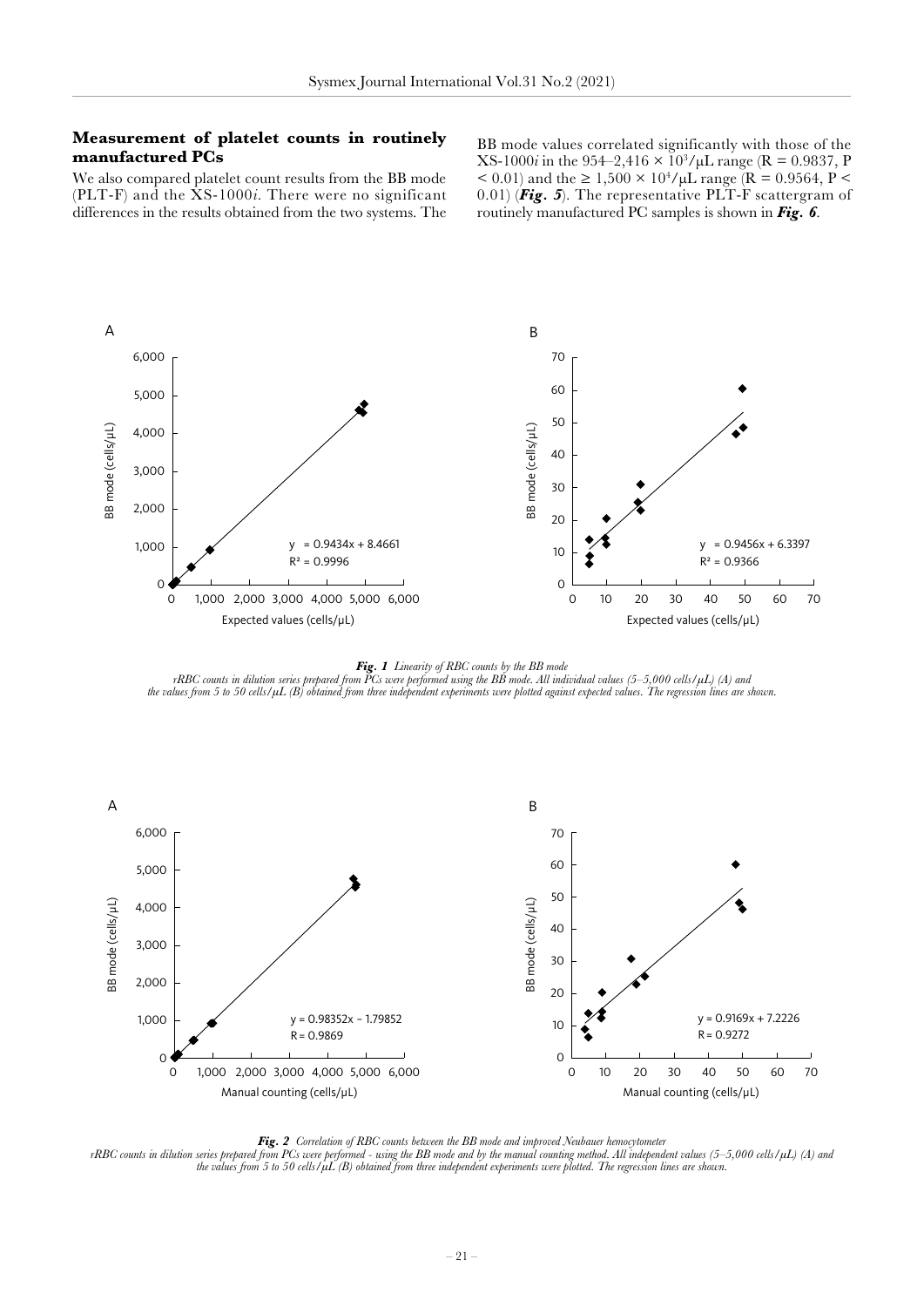<span id="page-4-0"></span>

| Exp.1            |        |                                                                        |              | Exp. 2             |        |                                                             |                     | Exp.3              |        |                                                             |              |                    |
|------------------|--------|------------------------------------------------------------------------|--------------|--------------------|--------|-------------------------------------------------------------|---------------------|--------------------|--------|-------------------------------------------------------------|--------------|--------------------|
| Target<br>values | values | <b>Expected Observed</b><br>values<br>(cells/µL) (cells/µL) (cells/µL) | CV<br>$(\%)$ | Accuracy<br>$(\%)$ | values | <b>Expected Observed</b><br>values<br>(cells/µL) (cells/µL) | <b>CV</b><br>$(\%)$ | Accuracy<br>$(\%)$ | values | <b>Expected Observed</b><br>values<br>(cells/µL) (cells/µL) | CV<br>$(\%)$ | Accuracy<br>$(\%)$ |
| 50               | 49     | $49 + 5$                                                               | 11           | 90                 | 50     | $50 + 3$                                                    | 6                   | 100                | 47     | $49 + 3$                                                    | 6            | 100                |
| 20               | 20     | $21 + 3$                                                               | 15           | 70                 | 20     | $21 + 2$                                                    | 8                   | 100                | 19     | $21 + 1$                                                    | 6            | 100                |
| 10               | 10     | $20 + 4$                                                               | 20           | 0                  | 10     | $10 + 1$                                                    | 14                  | 100                | 10     | $13 + 2$                                                    | 15           | 40                 |
|                  | 5      | $19 + 4$                                                               | 20           | 0                  |        | $5 + 1$                                                     | 16                  | 90                 |        | $9 + 2$                                                     | 17           | 0                  |

*Table 1 Accuracy and precision of the BB mode for RBCs*

*Values are expressed as mean ± SD of ten samples.*

*Accuracy is expressed as percentage of observed values that fall within ± 20% of the expected values.*

*Coefficient variation (CV) is calculated as the SD of the date, divided by the mean and multiplied by 100 to give a percentage score.*

|  | <b>Table 2</b> Carryover examination of the BB mode |  |
|--|-----------------------------------------------------|--|
|  |                                                     |  |

| Target values<br>$(cells / \mu L)$ |                | Exp. 1  |          |         | Exp. 2  |             |         | Exp.3   |         |                |
|------------------------------------|----------------|---------|----------|---------|---------|-------------|---------|---------|---------|----------------|
|                                    |                | Batch 1 | Batch 2  | Batch 3 | Batch 1 | Batch 2     | Batch 3 | Batch 1 | Batch 2 | Batch 3        |
|                                    | H1             | 4,629   | 4,602    | 4,620   | 4,547   | 4,649       | 4,577   | 4,753   | 4,746   | 4,753          |
| 5,000                              | H <sub>2</sub> | 4,572   | 4,609    | 4,523   | 4,544   | 4,504       | 4,600   | 4,739   | 4,709   | 4,714          |
|                                    | H <sub>3</sub> | 4,515   | 4,630    | 4,574   | 4,561   | 4,617       | 4,554   | 4,739   | 4,796   | 4,754          |
|                                    | L1             | 17      | 11       | 15      |         |             |         | 6       | 3       | 4              |
| 0                                  | L <sub>2</sub> | 14      | 13       | 16      |         |             |         | 3       | 3       | $\overline{2}$ |
|                                    | L3             | 14      | 17       | 14      |         | $\mathbf 0$ |         | 4       | 3       | 3              |
| carryover (%)                      |                | 0.067   | $-0.130$ | 0.022   | 0.000   | 0.022       | 0.000   | 0.042   | 0.000   | 0.021          |

#### *Table 3 rRBC count in dilution study*

| Target values | <b>Expected values</b> | Observed values<br>(cells/µL) |                 |  |  |
|---------------|------------------------|-------------------------------|-----------------|--|--|
| (cells/µL)    | (cells/µL)             | BB mode                       | Manual counting |  |  |
| 50            | $48.7 + 1.5$           | $52.3 + 7.6$                  | $49.0 + 1.0$    |  |  |
| 20            | $19.7 + 0.6$           | $26.7 + 4.0$                  | $19.7 + 2.1$    |  |  |
| 10            | $10.0 + 0.0$           | $16.3 + 4.2$                  | $9.0 + 0.0$     |  |  |
| 5             | $5.0 + 0.0$            | $10.0 + 3.6$                  | $4.7 + 0.6$     |  |  |

*Values are expressed as mean*  $\pm$  *SD* (*n* = 3).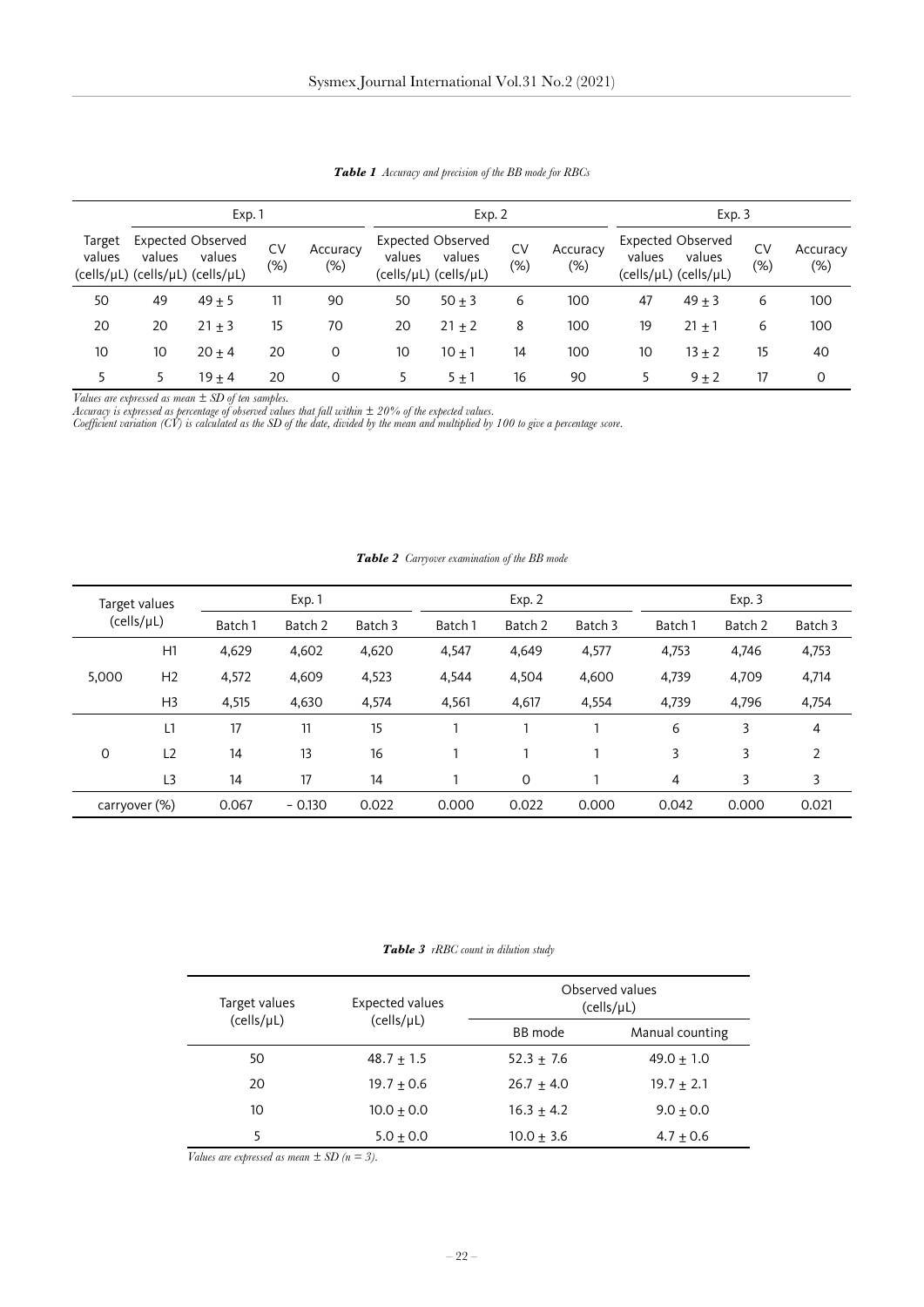<span id="page-5-0"></span>

Fig. 3 Representative Scattergrams of RBC-spiked PC samples (Exp. 1–3)<br>All scattergrams were obtained from the Ret channel with schematic gatings shown as: (a) below-threshold zone, (b) interference zone, (c) RBCs. *Note: The gatings/thresholds are not seen in the actual Ret scattergram.*



*Fig. 4 Representative Scattergrams of Blank-PC samples (Exp. 1–3) The data represents the mean of 2 consecutive measurement on the XN-1000.*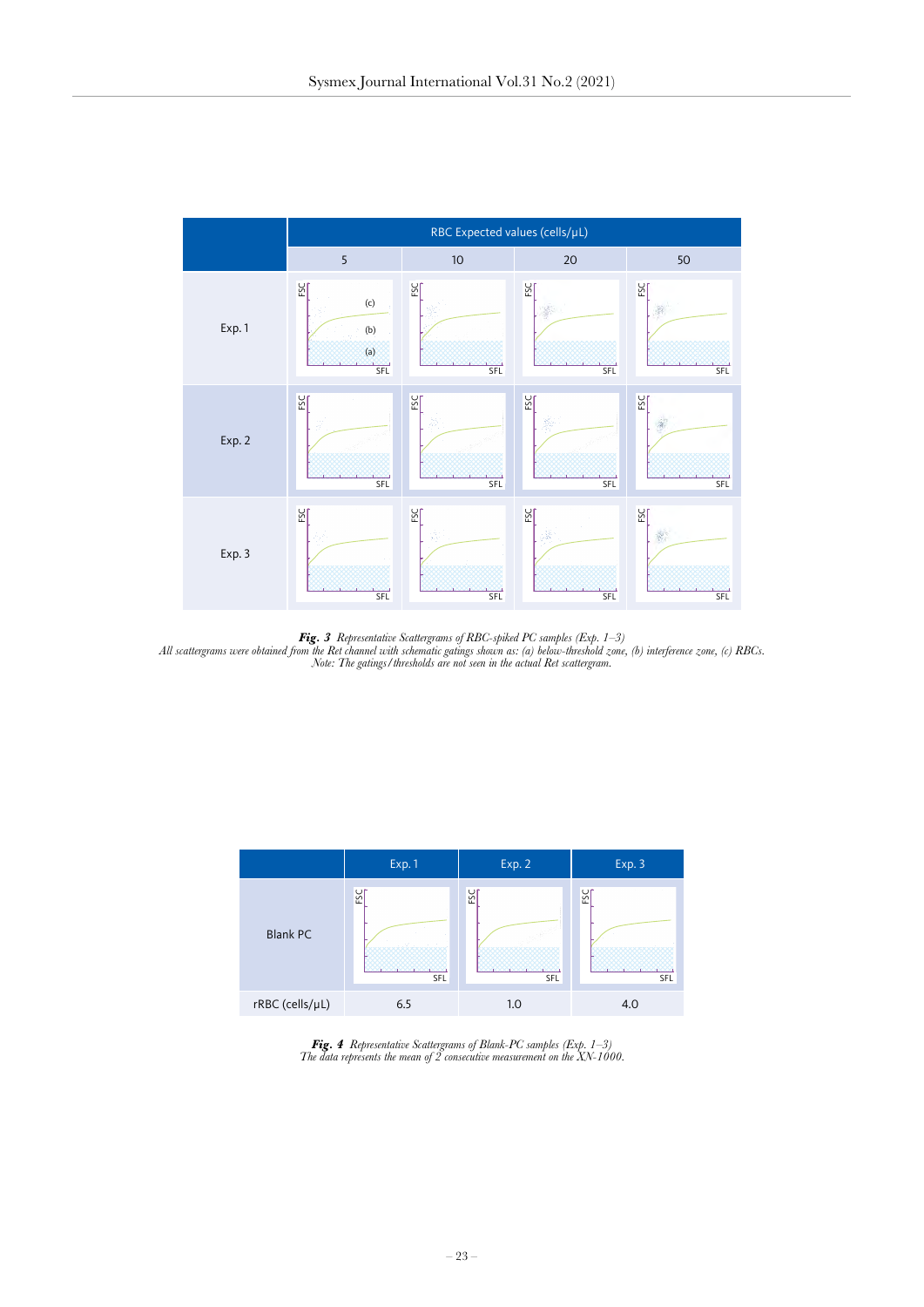| Method          | (cells/µL)   |             | $(x106$ cells/bag) |             |  |  |
|-----------------|--------------|-------------|--------------------|-------------|--|--|
|                 | $mean + SD$  | Range       | $mean + SD$        | Range       |  |  |
| BB mode         | $2.2 + 1.2*$ | $0.5 - 5.0$ | $0.5 + 0.3*$       | $0.1 - 1.2$ |  |  |
| manual counting | $0.8 + 0.9$  | $0.0 - 0.3$ | $0.2 + 0.2$        | $0.0 - 0.7$ |  |  |

<span id="page-6-0"></span>*Table 4 rRBC counts in routinely manufactured PCs measured with the BB mode and using the manual counting method (n = 40)*

*\* P < 0.05 vs. manual counting*



Fig. 5 Correlation of platelet counts between XS-1000i and the BB mode in routinely manufactured PCs<br>The remaining samples, measured with the XS-1000i for QC on PC platelet content, were remeasured with the BB mode. *The sample values using the XS-1000i and the BB mode were plotted. The dotted lines represent 95% CI.*



*Fig. 6 Representative PLT-F scattergram of Platelet Concentrate*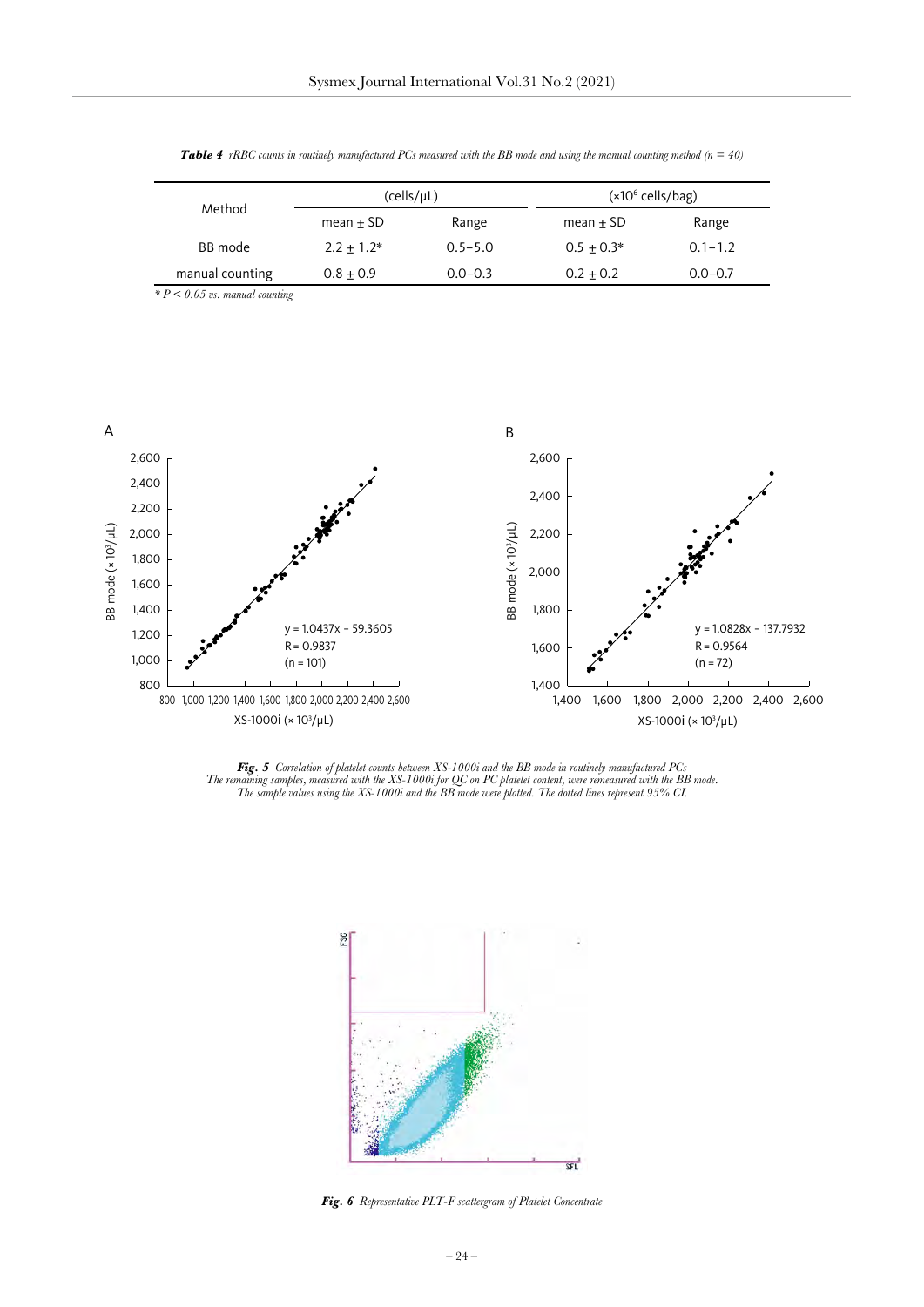#### <span id="page-7-0"></span>**Dilution studies of the WBC**

We examined the linearity of WBC counts from the BB mode using the same procedure as the RBC dilution study. The BB mode showed good linearity in the 0.1–30 cells/ $\mu$ L range ( $\mathbb{R}^2 = 0.9919$ , y = 0.9872x + 0.1246) and in the 0.1– 5.0 cells/ $\mu$ L range ( $\mathbb{R}^2 = 0.9807$ ,  $y = 0.9550x + 0.1776$ ) (*Fig. 7*). The observed values of the BB mode significantly correlated with those of FCM in the 0.1–30 cells/µL range  $(R = 0.9858, P < 0.01)$  and in the 0.1–0.5 cells/ $\mu$ L low range  $(R = 0.9740, P < 0.01)$  (**Fig. 8**). CVs were  $\leq 20\%$  and the WBC accuracy was  $\geq 80\%$  in all experiments at  $\geq 3$  cells/ $\mu$ L (date not shown).



*Fig. 7 Linearity of WBC counts by the BB mode rWBC counts in dilution series prepared from WBs were performed with the BB mode. All individual values (0.1–30 cells/µL) (A) and the values from 0.1 to 5 cells/µL (B) obtained from three independent experiments against expected values were plotted. The regression lines are shown.*



*Fig. 8 Correlation between the BB mode and FCM in WBC counting*

*rWBC counts of dilution series prepared from WBs were performed using the BB mode and FCM. All independent values (0.1–30 cells/µL) (A) and the values from 0.1 to 5 cells/µL (B) obtained by plotting from three independent experiments were plotted. The regression lines are shown.*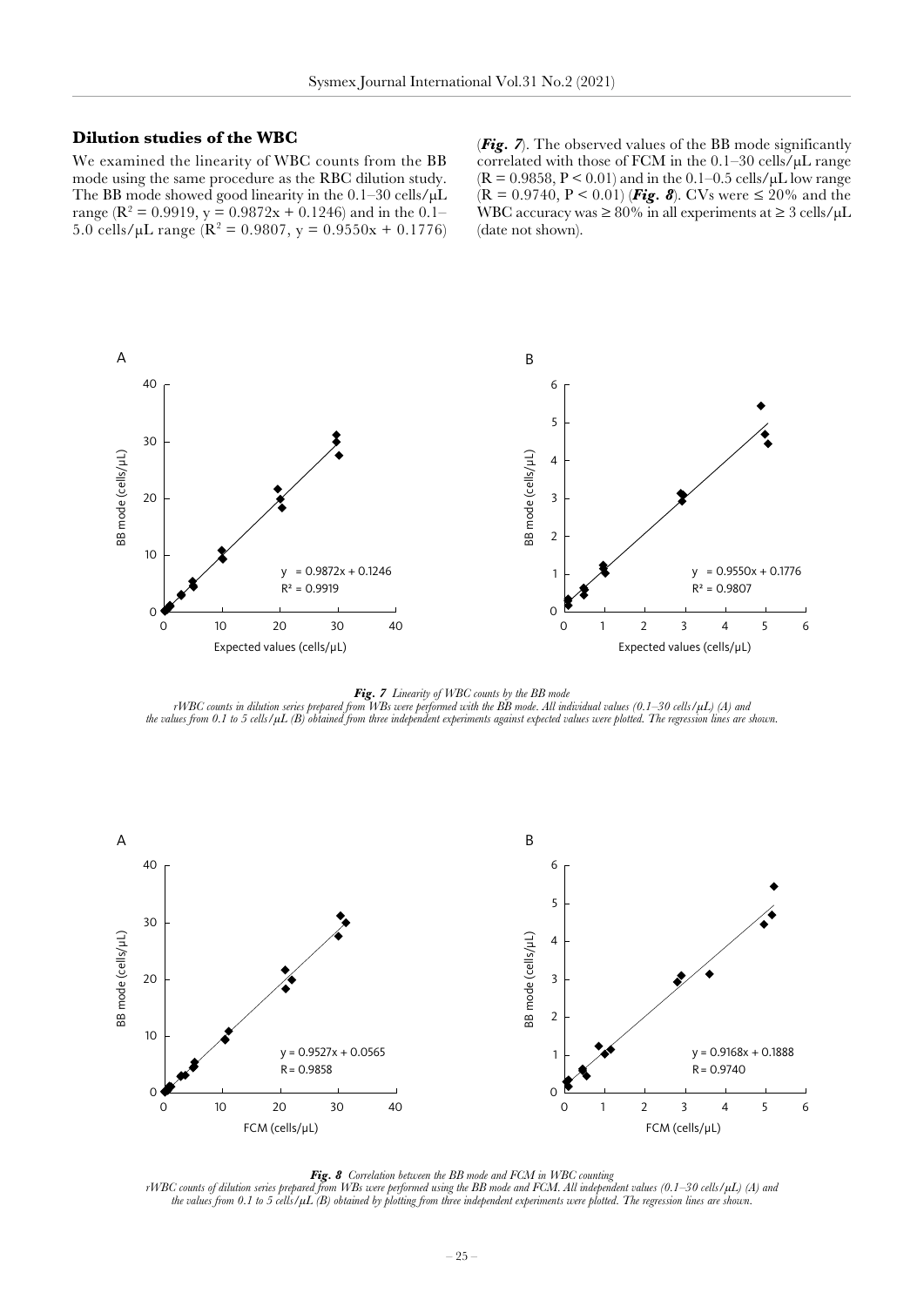### **DISCUSSION**

rWBCs and rRBCs in blood components must be ≤ specified levels. These levels are markedly lower than whole blood of healthy individuals in order to reduce alloimmunization to HLA or RBC antigens and other rWBC-related adverse transfusion effects.15-19) On the other hand, the platelet content in PCs is about fivefold higher than levels in whole blood of healthy individuals. It is not possible to simultaneously count these cells in different ranges using a conventional hematology analyzer. At present, the Sysmex XN analyzer series is now equipped with the BB mode which allows simultaneous testing of cell counts. In the current study, we evaluated the utility of the BB mode which is available on the XN-1000.

In RBC counting experiments, the BB mode showed good linearity in the 5–5,000 cells/µL range (*[Fig. 1](#page-3-0)*). This finding is comparable with the previous report by Cavagnetto *et al*. 10) They noted that the BB mode showed good linearity in the  $6-6,000$  cells/ $\mu$ L range ( $r^2 = 0.9885$ ) based upon experiments with apheresis PCs. In addition, our results showed significant correlation between observed values of the BB mode and those of manual counting in the  $5-5,000$  cells/ $\mu$ L range. However, in the 5–50 cells/µL range, the BB mode did not meet linearity criteria (*[Fig. 2](#page-3-0)*). In our study, the dilution series experiments with artificially spiked PCs and routinely manufactured PCs, showed a tendency for the BB mode to overestimate RBC concentrations of ≤ 50 cells/µL compared to expected values and observed values with manual counting (*[Table 3](#page-4-0)*, *[4](#page-6-0)*). Therefore, it is suggested that the overestimation of RBCs observed in the BB mode contributed to the inappropriate linearity. In the study of precision and accuracy of the BB mode in the 5–50 cells/µL range, results obtained from the three independent experiments (*[Table 1](#page-4-0)*, Exp. 1, 2, 3), each performed with PCs from three different blood donors were inconsistent. The CV did not meet the < 20% goal at 5 and 10 cells/ $\mu$ L (Exp. 1) in one of the three independent experiments (Exp. 1). Accuracy did not reach  $80\%$  in the 5–20 cells/ $\mu$ L range with Exp. 1, or at 5 and 10 cells/µL in Exp. 3. Cavagnetto *et al.* showed that CVs were  $\leq 20\%$  in the range of 6–50 cells/ $\mu$ L range in one experiment using apheresis PC. It is considered that the CV discrepancy between our results and their report is due to the difference in the number of PCs used in the experiments. At present, it is speculated that the overestimation of RBCs observed in the BB mode and the different results observed with the accuracy and precision study (depending on PCs) may be due to the BB mode gating algorithm to detect RBCs. In the current algorithm, the gating for rRBC becomes nonfunctional if the total dot counts (detected in area (b) and (c); see *[Fig. 3](#page-5-0)*) are < setting value. The BB mode did not meet criteria for linearity and reproducibility in counting  $\leq 50$  cells/ $\mu$ L of RBCs during this study. However, it is thought that the BB mode would not yield false-negative results with counting RBCs in PCs due to underestimation of RBCs. Therefore, this occurrence will not presumably affect feasibility of the BB mode to test QC of blood components. Nevertheless, it is expected that adjustments to the BB mode gating algorithm may be needed to detect low concentration of RBCs in PCs making it possible to count RBCs more accurately and reliably.

Our evaluation results of the BB mode's ability to count platelets in PCs indicated there were no significant differences in measured values between the BB mode and the XS-1000*i*  (*[Fig. 5](#page-6-0)*). Our findings showed that the BB mode significantly correlated with the XS-1000*i*. The samples of  $> 2,000 \times$ 103 /µL were diluted two-fold and measured using the XS-1000*i* while the samples measured by the BB mode were not diluted. These results indicate that the BB mode has the ability to accurately measure samples of  $> 2,000 \times 10^3/\mu L$ without a two-fold dilution and may therefore serve as an alternative to XS-1000*i* for platelet counting with routinely manufactured PCs.

 The BB mode also showed good linearity and correlation with FCM in counting WBCs in both the  $0.1-30$  cells/ $\mu$ L range and the low range of  $0.1-5.0$  cells/ $\mu$ L (**Fig. 7, [8](#page-7-0)**). The BB mode showed acceptable accuracy and precision at  $\geq$ 3 cells/ $\mu$ L. In Japan, the rWBC are required to be  $\leq 1 \times 10^6$ cells per blood product with cut-off values of approximately > 3 cells/µL for LR-WBs at a volume of 502 mL (the upper volume limit). Therefore, our results indicate that the BB mode has the ability to measure low levels of rWBC in blood products and may be a suitable alternative to FCM. To our knowledge, this was the first time the utility of the BB mode for counting low concentrations of WBCs in LR-WBs was demonstrated. Our results are consistent with previous reports by Blanco *et al.* who looked at PCs and plasma and Lagerberg and Korte who studied red blood cell components (RCCs) .9, 20) Blanco *et al* determined that the BB mode had good linearity in the 0.3–32 cells/µL range for PCs and plasma. Lagerberg and Korte showed that the BB mode had good linearity in the  $\leq 16$  cells/ $\mu$ L range with RCCs.

In conclusion, our results suggest that the BB mode will make it possible to simultaneously measure rWBCs in each blood component, and rRBCs and platelets in PCs for QC using one sample. This automated method is expected to improve operating efficiency, simplify the manufacturing process and reduce costs.

### **ACKNOWLEDGEMENTS**

The authors gratefully acknowledge Mr. Atsushi Shirakami, Mr. Yasumasa Akai and Mr. Fumio Kubota (Scientific Affairs, Sysmex Corporation) for their expertise with hematology analyzers and beneficial advice regarding this work.

#### *References*

- *1) Reckhaus J, Jutzi M, Fontana S, et al. Platelet Transfusion Induces Alloimmunization to D and Non-D Rhesus Antigens. Transfus Med Hemother. 2018; 45(3): 167–72.*
- *2) Canadian Blood Services. Canadian Blood Services Visual Assessment Guide. 2009. URL: https://profedu.blood.ca/sites/msi/files/VAG\_en.pdf*
- *3) Santana JM, Dumont LJ. A flow cytometric method for detection and enumeration of low-level, residual red blood cells in platelets and mononuclear cell products. Transfusion. 2006; 46(6): 966–72.*
- *4) Pichler J, Printz D, Scharner D, et al. Improved flow cytometric method to enumerate residual cells: Minimal linear detection limits for platelets, erythrocytes, and leukocytes. Cytometry. 2002; 50(4): 231–7.*
- *5) Schmidt M, Spengler H-P, Lambrecht B, et al. A new one-platform flow cytometric*